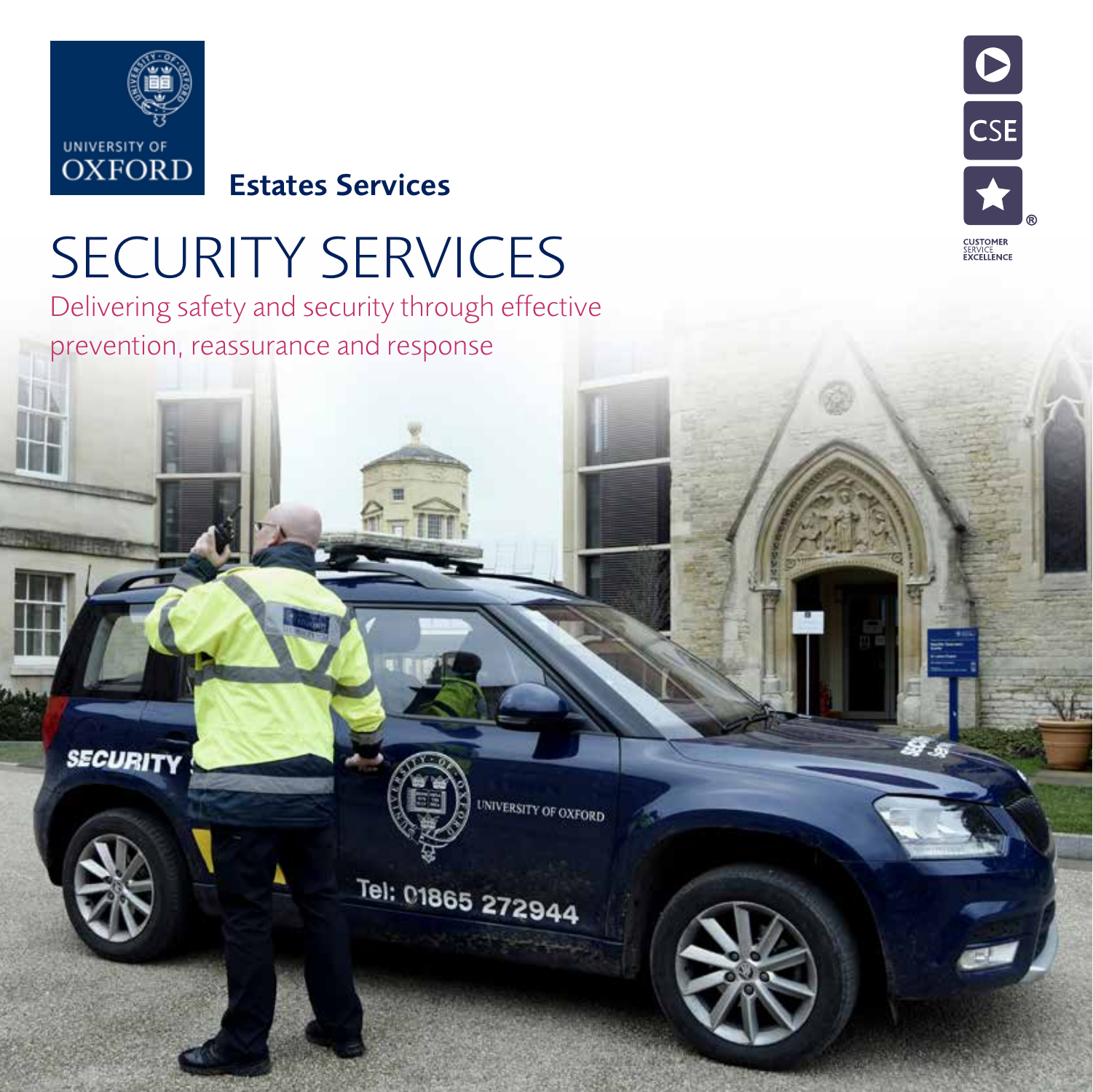Security Services Delivering safety and security through effective prevention, reassurance<br>and response

Oxford University Security Services (OUSS) provides a wide range of services aimed at maintaining a safe and secure physical environment across the University estate.

Key to this approach is the development of effective security partnerships between OUSS staff, departments, colleges and the wider University community, to maintain a safe and secure environment in which to work and study.

- Fire Detection
- Building Safety and Security *(intruder, radio lone worker and personal attack alarms)*
- Critical System, Environmental and Building Management Alarms

We offer a range of security services across the University estate, both core services and more specialised support services.



## **EQ3** Alarm Monitoring

We provide a 24/7 alarm monitoring service for approximately 3,500 individual alarms across the University estate at our Control Centres in the Old Observatory and on the Old Road Campus, with a link to Thames Valley Police.

Collaborating with the Oxfordshire Fire and Rescue Service, Chief Fire Officers Association and the University Safety Office, we operate in accordance with the University Fire Safety Policy Statement S2/05.

This service supports local Fire Risk Management Plans as part of a duty of care to keep all University staff, students, visitors and residents safe and secure.

We provide a year-round out-of-hours response, supporting departments in dealing with alarm activations to ensure University staff, students and properties are safe. This includes a mobilised response during the 'sleep risk' hours.

Our Command and Control information management system provides detailed information on alarm activations and their causes, supporting local problem-solving and corrective action. We also support departments with alarm testing, system maintenance and incident investigation.

Effective collaboration and information-sharing with departments in relation to alarm systems enables effective and timely response.

Effective detection systems provide a safe and secure working environment for staff and students, and increases the security of University property and assets.

Integrating systems will provide future opportunities for increased safety and security, including links between alarms and CCTV.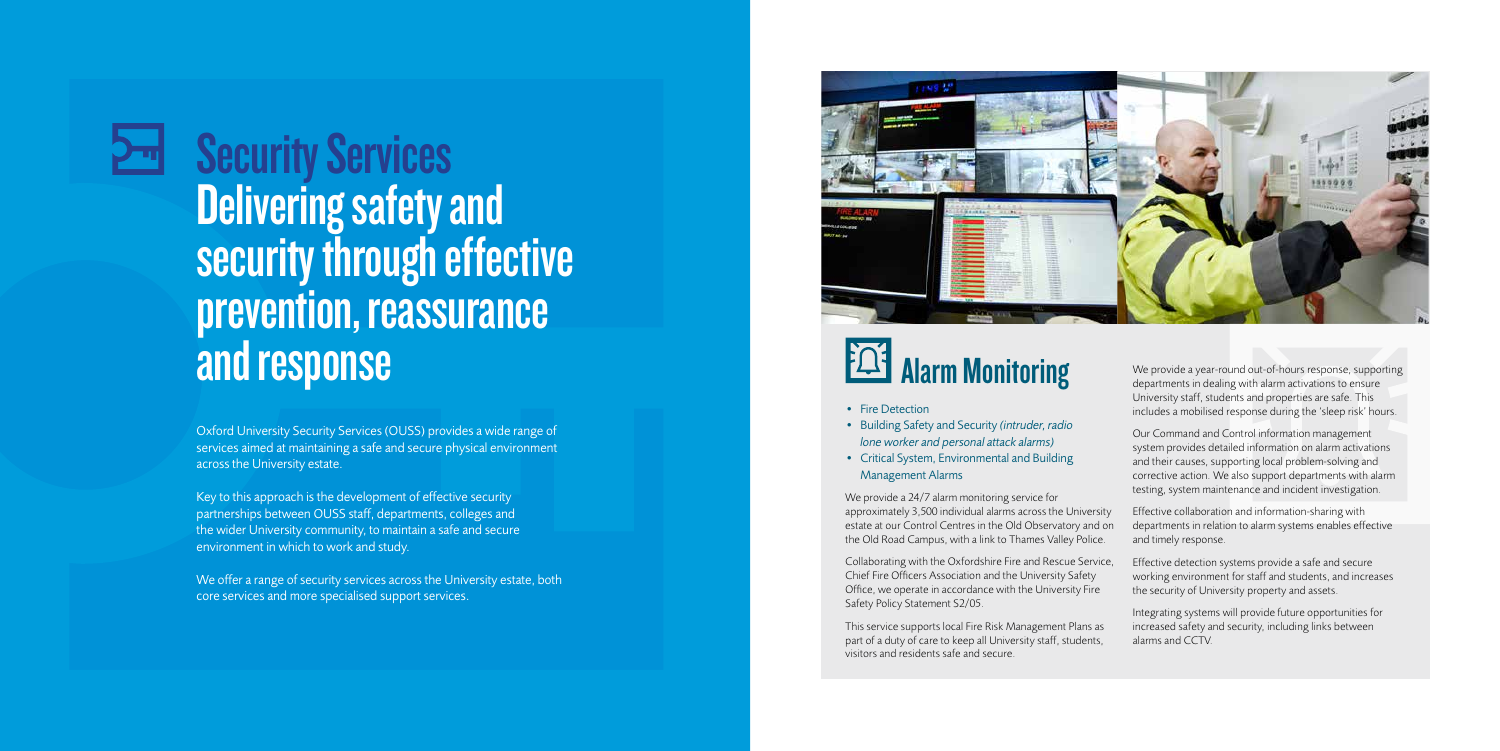

## **SOMICOTY Camera Monitoring**

The objective of CCTV is the prevention and detection of crime and to support public safety.

The system is operated in accordance with Data Protection and Human Rights Acts 1998 and the Protection of Freedoms Act 2012. It is accredited by the Surveillance Camera Commissioner's Code of Practice.

The University CCTV system is operated by trained Security Services staff at its secure CCTV suites at the Old Observatory and the Old Road Campus.

We have a live link to the Thames Valley Police CCTV suite to facilitate live streaming of incidents as part of an Information Sharing Agreement.

The Estates Services CCTV platform managed by OUSS has scope to integrate with departments' local CCTV systems, where compatible, and provide data storage. Further information can be found on our website.

## **Security Patrols**

Uniformed Patrol Officers provide intelligenceled foot and vehicle patrols of the University estate to reassure staff, students and visitors whilst being a visible deterrent against those wishing to commit crimes or disrupt the University's day-to-day functions.

Officers will respond to incidents and, where necessary, request help from emergency services.



## Crime Reduction

Our specialist Crime Prevention Design Advisor (CPDA) and our Crime Prevention & Reduction Advisor (CPRA) can provide advice and guidance on:

- Crime Prevention through Environmental Design (CPTED), advising on building design and security for new builds and refurbishment projects.
- Development and review of building security plans and emergency action plans in support of the University Physical Security Policy.
- Tailored Crime Prevention measures to reduce the incidence of crime and anti-social behaviour, along with problem-solving where persistent issues are identified.
- The care of victims and welfare support.
- Personal property and bicycle security and safety advice.



We provide a key-holding service to departments that includes response to emergency situations 365 days a year. Through our secure key management system we can provide a fully auditable intelligent key storage facility, with biometric access controls for authorised personnel. Effective key management also reduces the cost of replacing keys and locks.

#### **Building Locking LAS** and Unlocking

Our building locking and unlocking service enables department staff to come and go safe in the knowledge that the building is secure.

This can include full internal security patrols of the building and setting and un-setting of any security systems.

We can also provide authorised access to members of staff and students locked out of their work place or accommodation.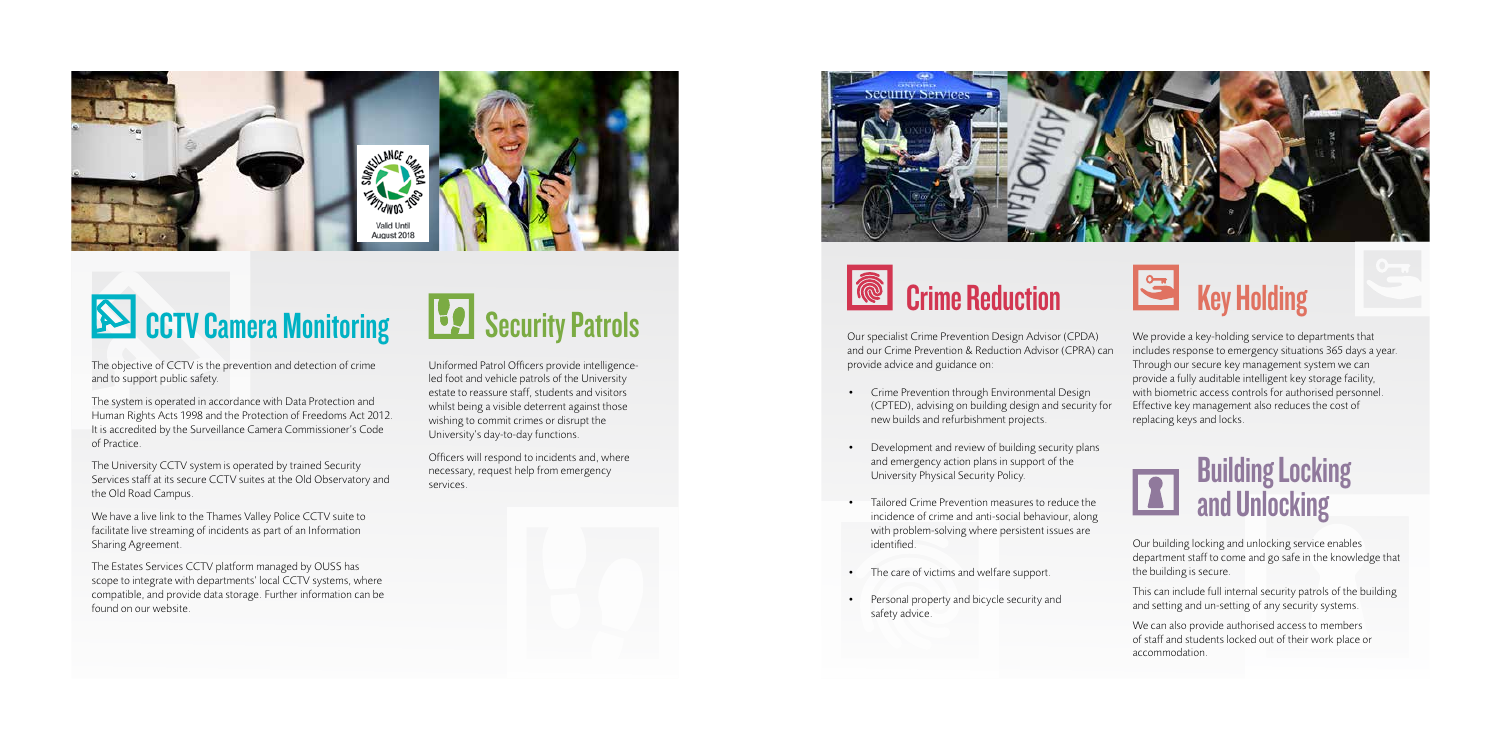# **Operational**

#### **Security Training** and Development

Our dedicated trainer can provide:

- Bespoke and cost-effective security-related training and development for University departments and colleges
- Support and guidance in the development and testing of local crisis management and response plans
- Structured incident de-briefings
- Security training for key personnel, such as reception teams

The Security Services team manages the Estates Services CCTV network hosted on the Orion IP Platform. With appropriate permissions, we can also integrate compatible systems onto the platform. This will enable us to view, review, and store and download department CCTV systems in response to an adverse event, an intruder or fire alarm activation.

#### **Security Vetting and Screening**

Security vetting and screening provides additional assurance of the trustworthiness, identity, integrity and reliability of employees, visitors, contractors and temporary staff.

We can also provide guidance on pre-employment screening processes and regulations.

- Internal building security patrols
- External security patrols of grounds/sites
- Key storage and management for emergency response
- Controlled access management
- Alarm monitoring, response and resolution
- Incident response, management and resolution



Through the Estates Services radio scheme we can offer access to a high-quality, encrypted radio communications network that offers:

- Improved staff safety and security, including lone worker monitoring
- Direct emergency contact with the Security Services control room
- Additional functions including wireless public address, text messaging and alarm notification





We can support event organisers with event planning and organisation, threat and risk assessment, and uniformed security staff to help manage the event.



# **EXTV Camera**<br>Recording and Storage

During closed periods (out of term), or temporary or fixed periods during building maintenance, redevelopment and refurbishments, we can provide the following services: